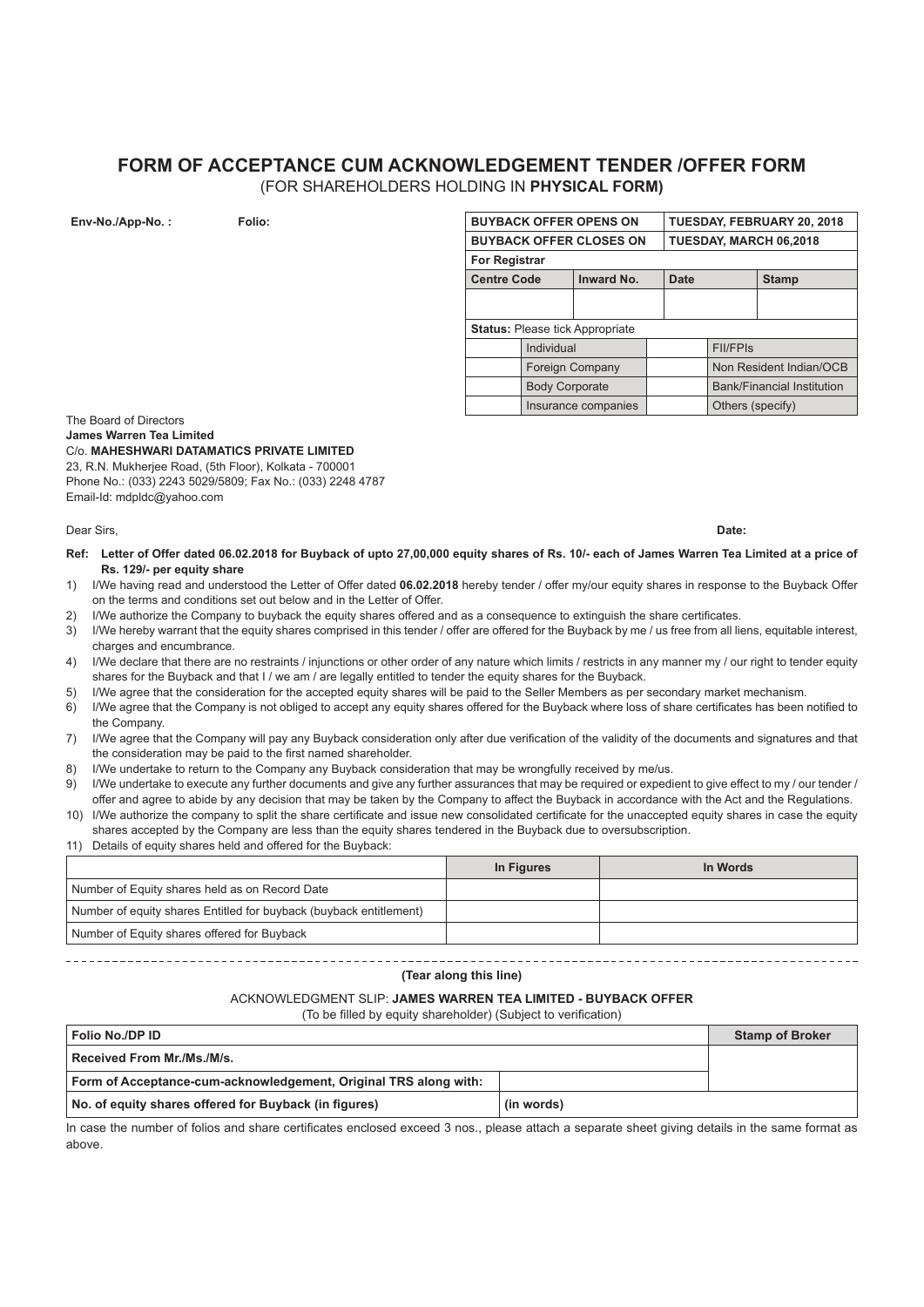**Note: An Eligible Person may tender equity shares over and above his/her Buyback entitlement, Number of equity shares validly tendered by any Eligible Person up to Buyback entitlement of such eligible person shall be accepted to the full extent. The equity shares tendered by any eligible person over and above the Buyback entitlement of such eligible person shall be accepted in accordance with Paragraph 19 of the Letter of Offer. Equity shares tendered by any Equity shareholders over and above the number of equity shares held by such eligible person as on the Record Date shall not be considered for the purpose of Acceptance**

12) Details of Share Certificate(s) Enclosed

Total No. of Share Certificates submitted

| Sr. No.      | Folio No. | <b>Share Certificate No.</b> | <b>Distinctive Nos.</b> |    |                      |
|--------------|-----------|------------------------------|-------------------------|----|----------------------|
|              |           |                              | <b>From</b>             | To | No. of Equity shares |
| . .          |           |                              |                         |    |                      |
|              |           |                              |                         |    |                      |
| J.           |           |                              |                         |    |                      |
| <b>Total</b> |           |                              |                         |    |                      |

13) Details of Other Documents (please tick appropriately), if any, enclosed:

Corporate Authorizations

Death Certificate

 $\Box$  Succession Certificate

 $\Box$  Power of Attorney

Specimen Signature of all holders duly attested by bank

 $\Box$  Any Other, Please specify  $\Box$ 

14) Shareholder(s) Details (Signature(s) as per specimen recorded with the Company):

|                                          | <b>Sole/First Shareholder</b> | Joint Holder 1 | Joint holder 2 | Joint holder 3 |
|------------------------------------------|-------------------------------|----------------|----------------|----------------|
| Name in Full                             |                               |                |                |                |
| Signature*                               |                               |                |                |                |
| <b>PAN</b>                               |                               |                |                |                |
| Address of the Sole/First<br>Shareholder |                               |                |                |                |
| Telephone No/E-mail id                   |                               |                |                |                |

\* Corporate must affix Rubber Stamp

**This Tender Offer form has to be read along with the Letter of Offer and is Subject to the terms and Conditions mentioned in the Letter of Offer and this Tender/ Offer Form:**

- 1. This Offer will open on **Tuesday, February 20, 2018** and close on **Tuesday, March 06, 2018**.
- 2. For procedure to be followed by equity shareholders for tendering in the Buyback Offer, Please refer to section 20 of the Letter of Offer.
- 3. All documents sent by shareholders will be at their own risk. Shareholders of the Company are advised to safeguard adequately their interests in this regard

ALL FUTURE CORRESPONDENCE IN CONNECTION WITH THIS BUYBACK OFFER SHOULD BE ADDRESSED TO THE REGISTRAR TO THE BUYBACK MAHESHWARI DATAMATICS PRIVATE LIMITEDQUOTING YOUR FOLIO NO.

# **INVESTOR SERVICE CENTRE, JAMES WARREN TEA LIMITED - BUYBACK OFFER MAHESHWARI DATAMATICS PRIVATE LIMITED**

**Contact Person:** Mr. S. Rajagopal

23, R.N. Mukherjee Road, (5th Floor), Kolkata - 700001 Phone No.: (033) 2243 5029 / 5809; Fax No.: (033) 2248 4787 Email-Id: mdpldc@yahoo.co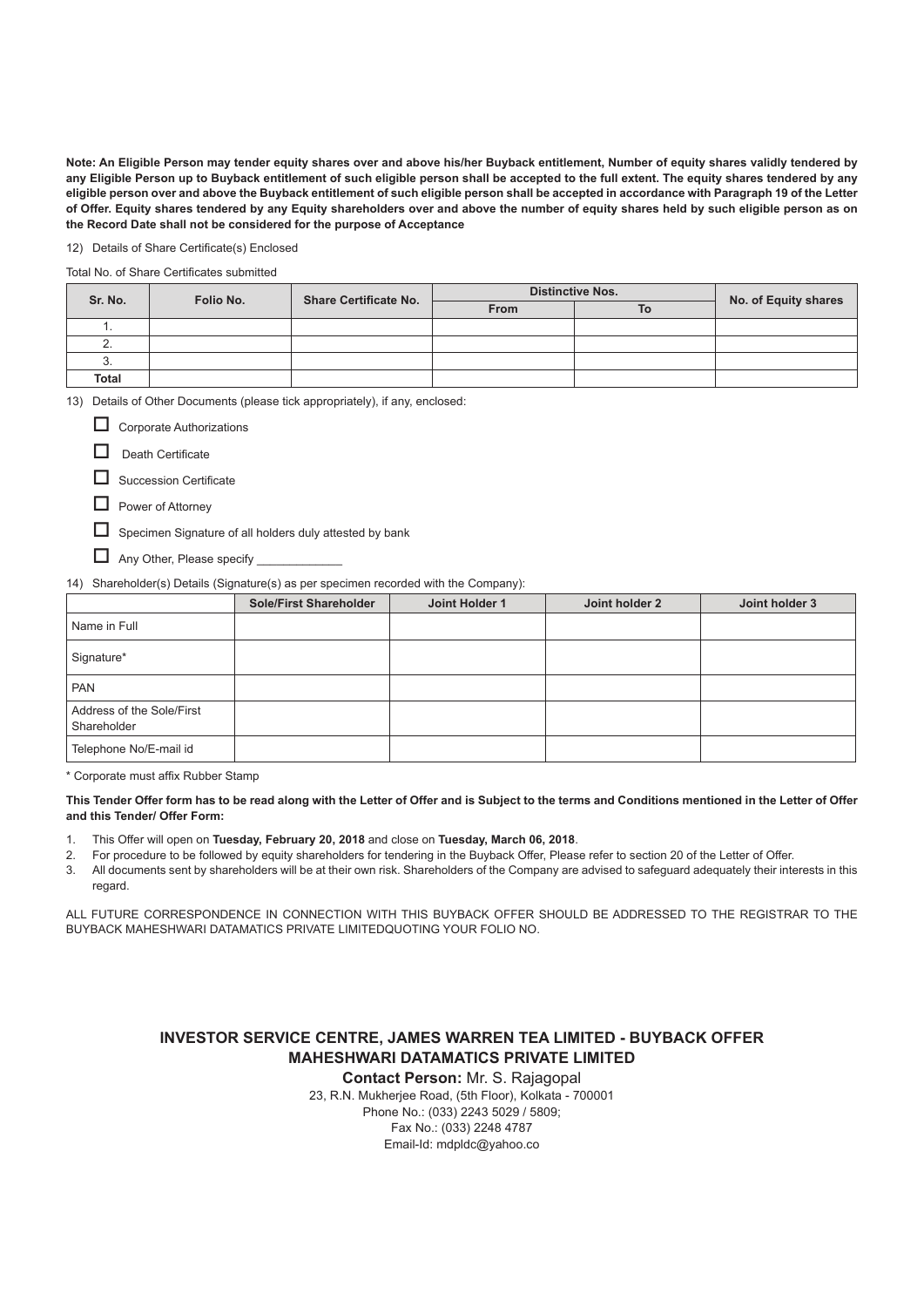# **Form No. SH-4**

# Securities Transfer Form [Pursuant to section 56 of the Companies act, 2013 and sub-rule (1) of rule 11 of the Companies (Share Capital and Debentures) Rules 2014]

### **Date of execution**\_\_\_\_\_\_\_\_\_\_\_\_\_\_\_\_\_\_\_\_\_\_\_\_

FOR THE CONSIDERATION stated below the "Transferor(s)" named do hereby transfer to the "Transferee(s)" named the securities specified below subject to the conditions on which the said securities are now held by the Transferor(s) and the Transferee(s) do hereby agree to accept and hold the said securities subject to the conditions aforesaid.

# CIN: **L15491AS2009PLC009345**

Name of the company (in full): **JAMES WARREN TEA LIMITED** 

Name of the Stock Exchange where the company is listed, if any: **BSE LIMITED & THE CALCUTTA STOCK EXCHANGE LIMITED**

| DESCRIPTION OF SECURITIES:      |                                                  |                                                    |                                               |
|---------------------------------|--------------------------------------------------|----------------------------------------------------|-----------------------------------------------|
| Kind/Class of securities<br>(1) | Nominal value of each<br>unit of security<br>(2) | Amount called up<br>per unit of<br>security<br>(3) | Amount paid up per<br>unit of security<br>(4) |
| <b>Equity Shares</b>            | Rs.10/- each                                     | Rs.10/- each                                       | $Rs.10/-$ each                                |

| No. of Securities being Transferred |          | Consideration Received (Rs) |            |  |
|-------------------------------------|----------|-----------------------------|------------|--|
| In Figures                          | In Words | In words                    | In figures |  |
|                                     |          |                             |            |  |
|                                     |          |                             |            |  |
|                                     |          |                             |            |  |

| Distinctive Number             | From |  |  |
|--------------------------------|------|--|--|
|                                |      |  |  |
| Corresponding Certificate Nos: |      |  |  |

# **TRANSFEROR'S PARTICULARS**

| Registered Folio Number                                     |                      |
|-------------------------------------------------------------|----------------------|
| Name(s) in full                                             | Seller Signature (s) |
| 1.                                                          |                      |
| 2.                                                          |                      |
| 3.                                                          |                      |
| I, hereby confirm that the Transferor has signed before me. | Witness Signature    |
| Name and Address of Witness                                 |                      |